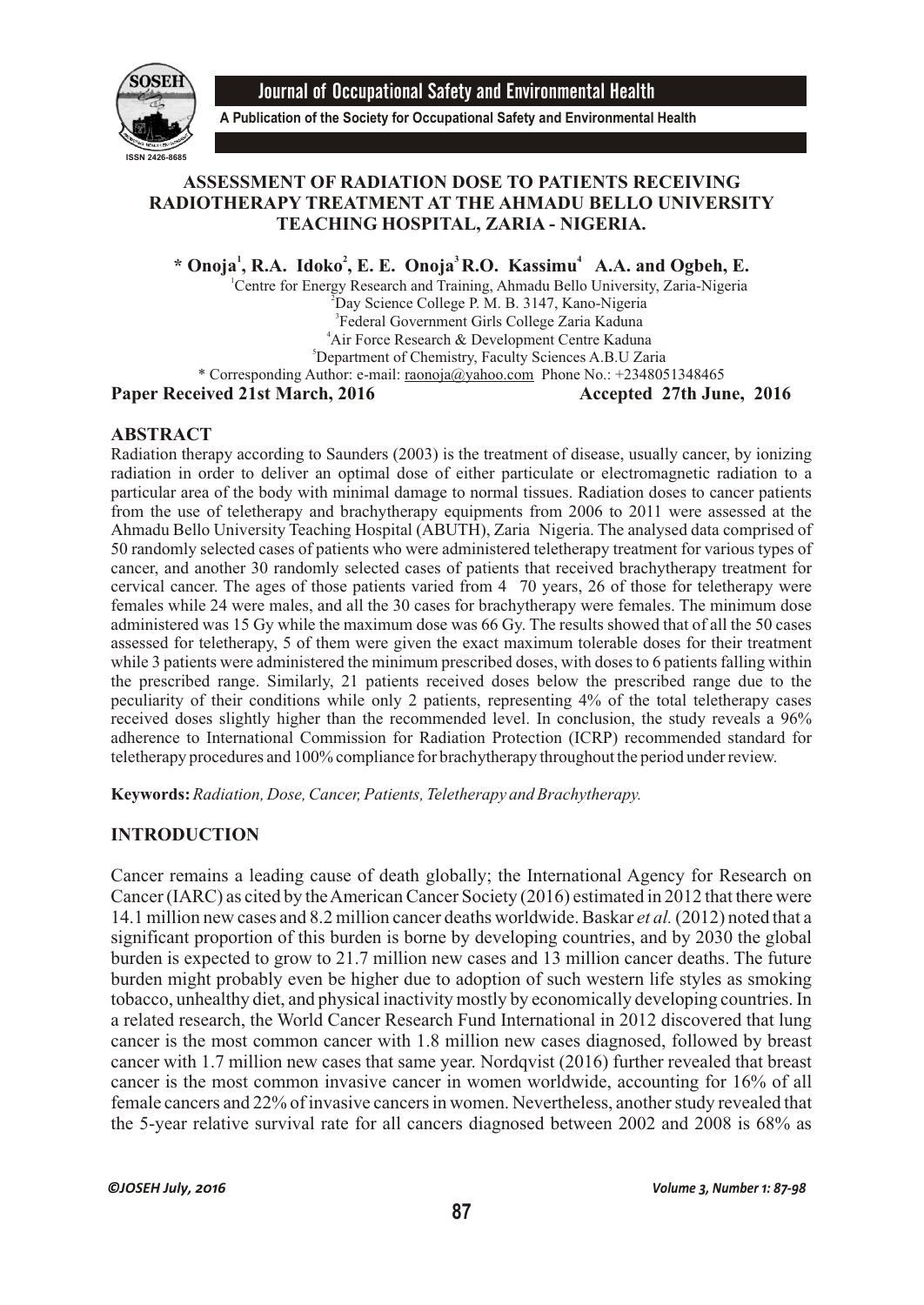against 49% between 1975 and 1977. The improvement in survival reflects both progresses in diagnosing certain cancers at an earlier stage and improvements in treatment (American Cancer Society, 2013).

The transformation from a healthy cell into a tumour cell is a multistage process. Facts obtained from WHO (2015) document on Cancer reveals that those changes are due to genetic factors of a person interacting with external agents including; physical carcinogens like ultra violet and ionizing radiation, chemical carcinogens like asbestos, tobacco smoke, aflatoxin food contaminant and arsenic drinking water contaminant, and finally, biological carcinogens like infections from certain viruses, bacteria and parasites. The incidence of cancer rises dramatically with age because the overall risk accumulation is combined with the reduced effectiveness of cellular repair mechanism as a person grows older. While benign tumour may only interfere with the normal working of the organ and seldom threaten a person's life, malignant tumour however, grow and replace normal tissue. An important clue suggested by Crosta (2015) as to why cancer cells spread has to do with their adhesive properties where certain molecular interactions between cells and the scaffolding that holds them in place called extra cellular matrix, which cause them to become unstuck at the original tumour site, they become dislodged, moves on and then reattach themselves at a new site. Cancer Council Australia (2012) also pointed that a metastasis keeps the name of the original cancer; for example, lung cancer that has spread to the bones is still called lung cancer, even though the person may be experiencing symptoms caused by problems in the bones.

Radiation therapy according to Saunders (2003) is the treatment of disease, usually cancer, by ionizing radiation in order to deliver an optimal dose of either particulate or electromagnetic radiation to a particular area of the body with minimal damage to normal tissues. This discipline, according to Michela (2014), was born following upon the discovery of X-ray in 1895 and radioactive phenomena in 1896. Although radiation damages both normal cells as well as cancer cells, the goal of radiotherapy is to maximize the radiation dose to abnormal cancer cells while minimizing the radiation dose to normal cells which are adjacent to cancer cells or in the path of radiation. Unlike chemotherapy which exposes the whole body to cancer fighting drugs, in most cases, radiation therapy is a local treatment (American Cancer Soceity, 2015). Hence, Baskar *et al*. (2012) affirmed that radiation therapy remains an important modality used in cancer treatment accounting for about 5% of total cost of cancer care, yet approximately 50% of all cancer patients will receive radiation therapy during their course of illness.

Rapid progress in this field continues to be boosted by advances in imaging techniques, computerized treatment planning systems, Radiation treatment machines as well as improved understanding of the radiobiology of radiation therapy. Peeters *et al.* (2006) hinted that one of the strategies to improve the efficiency of radiotherapy is increasing the dose. And fortunately, such a dose escalation has become possible with 3D Conformal Radiotherapy (3D-CRT). This technology allows one to better conform the radiation fields to the target volume, and to reduce the dose to the normal tissue. The standard conventional CRT however, poses a large dose bath outside the target and deposits high doses to normal organs, but recent advanced techniques, such as Intensity-Modulated Radiotherapy (IMRT) and Proton Beam Therapy (PBT) are known to provide superior conformal dose distribution for large, irregularly shaped tumors (Fuji *et al.*, 2013). Even though Linear Accelerators (LINAC) are even more advanced and accurate in detecting the target volume, healthy cells are also hit by radiations, which damage normal tissues and bring about side effects. Such effects are unwanted and unavoidable, but can be expected and treated according to the radiotherapist's instructions. Today, major advances in radiation technology have made it more precise, leading to fewer side effects, depending on the individual. Common side effects listed by the U.S National Library of Medicine include skin changes and fatigues. Other side effects depend on the part of the body being treated. Reactions often start during the second or third week of treatment, and may last for several weeks after the final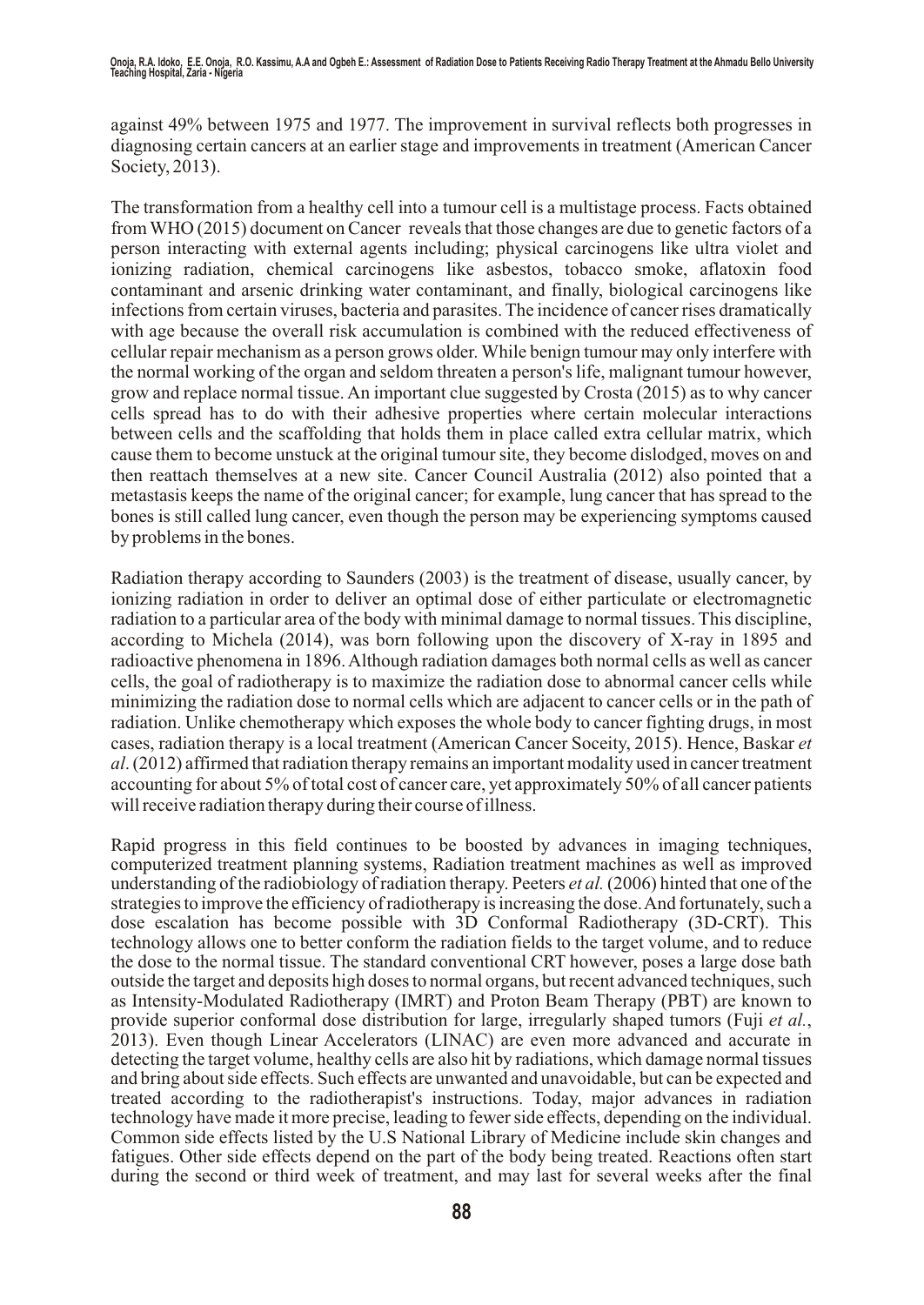#### treatment.

Generally speaking, radiation works best when given in higher rather than lower doses; the higher the dose (Energy) of radiotherapy the greater its effectiveness. However, normal cells that border the target cannot repair themselves very well after a high dose exposure. Hence, determining the best radiation dose is a balance between the maximum doses tolerated by normal cells versus the minimum dose. Therefore, the total dose is usually divided into smaller doses called fractions. Doctors take advantage of the body's own healing process by delivering a fraction of the complete dose over multiple sessions. Cancer Council observed that most people have radiotherapy Monday to Friday for 6 to 8 weeks and weekend rest break allow the normal cells to recover. In this method called fractionated radiotherapy, normal cells are allowed time to repair between each radiation session and are protected from permanent injury or death. Breneman and Warnick, ( 2003) further stated that the greater the number of fractions, the less the risk of injury to normal cells and the fewer the side effects. To ensure best results, radiotherapy can be in association with other oncologic therapies such as surgery, chemotherapy or both. Basker et al. (2012) regarded radiotherapy used before surgery aimed at shrinking the tumor as neoadjuvent therapy while radiotherapy used after surgery is adjuvant therapy and this is aimed at destroying microscopic tumor cells that may have been left. Radiation according to Cameron (1991), is very easy to measure but difficult to measure accurately. However, in radiation protection, an accurate measurement is not needed.

Not all diseases or cancer however, can be cured with radiation. Radiation therapy is also used to shrink tumors and reduce pressure, pains and other symptoms of cancer. Breneman and Warnick, (2003) referred to this kind of treatment as palliative radiation therapy and is used when it is not possible to completely cure the disease. Other times it is used to prevent tumors from developing or spreading (Prophylactic treatment). The type of radiotherapy given will depend on the type of cancer, where it is located and on individual's situation. In fact, MacGill (2016) revealed that cancers that can be particularly suitable for radiation therapy aimed at curing the disease are those that are well defined and confined. This allows the whole area of cancerous tissue to be targeted by the radiation. The goal of this therapy is to improve a person's quality of life. The treatment will be completely painless and each session should only take a few minutes.

The objective of this research is to ascertain whether or not the radiation doses administered to patients during treatment in this hospital complies with the ICRP standard dose prescription for cancer treatment.

#### **MATERIALS AND METHODS**

The study area of this research is Ahmadu Bello University Teaching Hospital (ABUTH), Shika-Zaria. Although Ionising radiation is being use here for both radiodiagnostic and the radiotherapy purposes, our area of interest is the radiotherapy unit. The standard gamma ray emitting sources are Cobalt-60 and Cesium-137.

Acquisition of tumor data is usually through the use of optimum imaging modalities defined in tumor site protocols developed in collaboration with diagnostic imaging experts. Tumor information is first obtained using ultra sound, Computed Tomography (CT), Magnetic Resonance Imaging (MRI) as well as from clinical observation, surgical findings and from Simulators.

Two major modalities for administering radiotherapy at ABUTH are the Teletherapy and the Brachytherapy. Teletherapy, sometimes called external beam radiation, is the method where the source, usually Cobalt -60 is placed outside the body cavity and is used in treating localized tumors such as cancer of the skin, tongue, larynx, brain, breast, uterine cervix and others. The treatment machine in use today was developed by BARC and having a capacity of 200 MMR source. It is operated at a source to skin distance (SSD) of 80 cm while on an axis centered on a fixed point called isocentre, the focal spot to skin distance (FSD) is 100cm.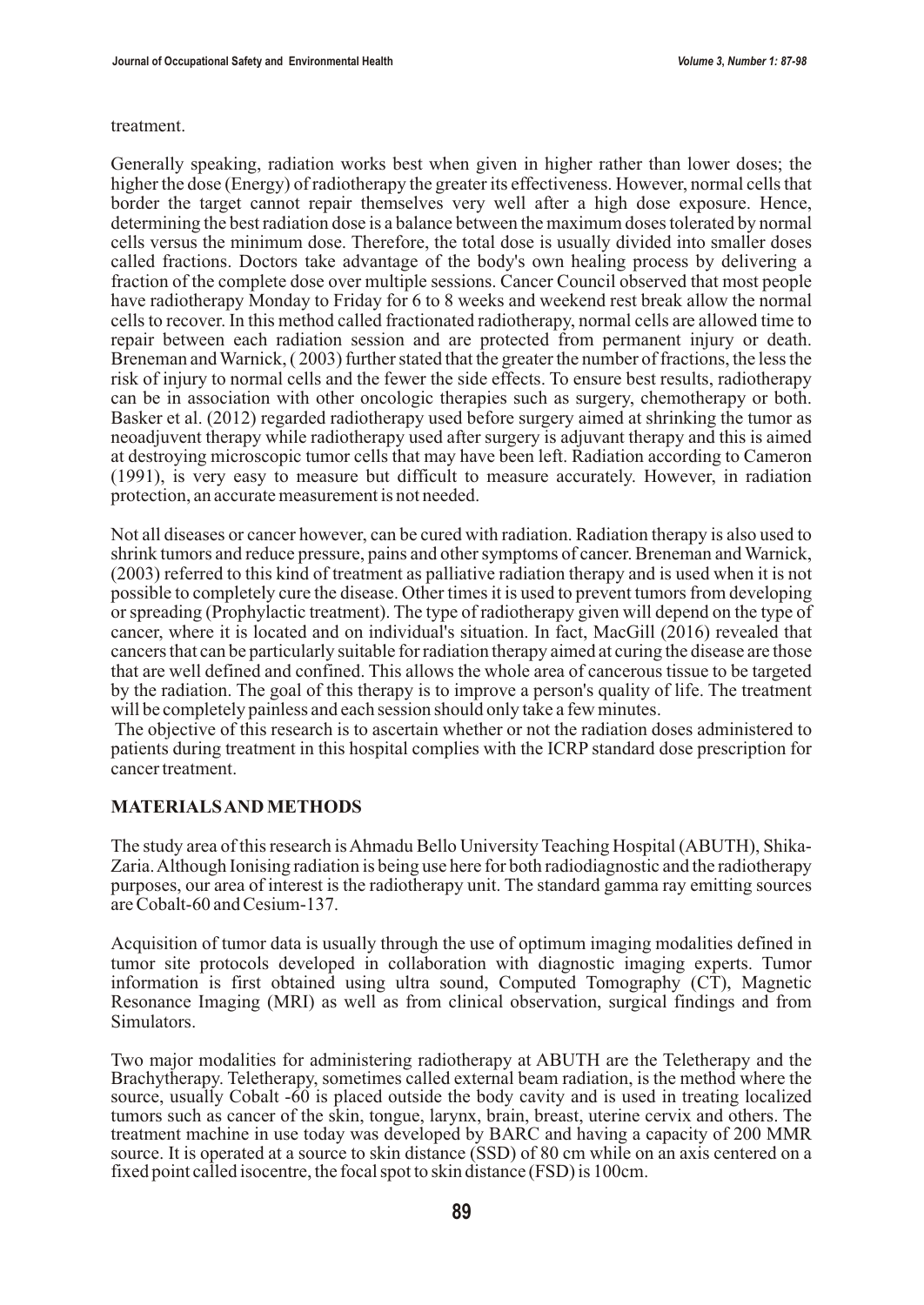Brachytherapy, also known as internal radiation therapy or sealed source therapy, uses Cesium-137 sources which are placed very close or in contact with the targeted tumor. Here, the absorbed dose falls off rapidly with increasing distance from the source as  $1/R<sup>2</sup>$  for a point source and  $1/R$ for a line source. Two ways brachytherapy could be delivered include; Low dose rate (LDR) brachytherapy which involves implanting radiation sources that emit radiation at the rate of 2 Gy  $\text{hr}^1$  and commonly used for cancers of the oral cavity, oropharynx, sarcomas and prostate cancer. High dose Rate (HDR) brachytherapy is an advanced treatment where the dose administered exceeds 12 Gyhr<sup>1</sup>. It is a computer controlled delivery system that optimizes close distribution to a target as the radiation is delivered with extreme precision through the use of flexible needles or application inserted into a body cavity or tissue. The radiation dose was delivered to a position of tumor with 1mm accuracy and this is done typically within several minutes only. The brachytherapy suit include the curiestock used for storing live sources, the curietron used for delivering live sources into the patient's target volume, the remote control for loading sources and the wall mounted timer.

The approach employed in this research involves random collection of data of patients who underwent teletherapy as well as brachytherapy cancer treatment for comparison with the International Commission for Radiation Protection (ICRP) standard recommended dose. Brachytherapy is mainly used at ABUTH as a support for teletherapy in treating cancer of the cervix for women. This is done to spare the delicate organs like the rectum and bladder from receiving their maximum dose, yet destroying the remaining tumor by focusing the dose directly without danger to the surrounding normal tissues. The type of brachytherapy carried out here is that of the low dose rate, so the patients spend up to two or three days in the unit receiving treatment.

# **RESULTS AND DISCUSSIONS**

The information generated in the course of this research is presented in the following tables. The period under review covers from 2006 to 2011.

| S/NO | <b>YEAR</b> | <b>AGE</b> | <b>SEX</b> | <b>DIAGNOSIS</b>      | <b>DOSE</b>     |
|------|-------------|------------|------------|-----------------------|-----------------|
|      | 2006        | 35         | F          | Cancer of cervix      | 50 Gy in 25 #   |
|      | 2006        | 47         | М          | Nasopharyngeal Cancer | 64 Gy in 27#    |
|      | 2006        | 25         | М          | Anorectal cancer      | 50 Gy in 35 #   |
| 4    | 2006        | 25         | М          | Cancer of parotid     | 56 Gy in 28 #   |
|      | 2006        | 60         | M          | Cancer of Rectum      | 44 Gy in 22 #   |
|      | 2006        |            |            | Retino blastoma       | 40 Gy in 20 $#$ |

**Table 1:** Treatment Table of Teletherapy in 2006

 $#$  = Sessions



*Figure 1: Comparing the doses to patients in 2006 with the standard prescribed limit.*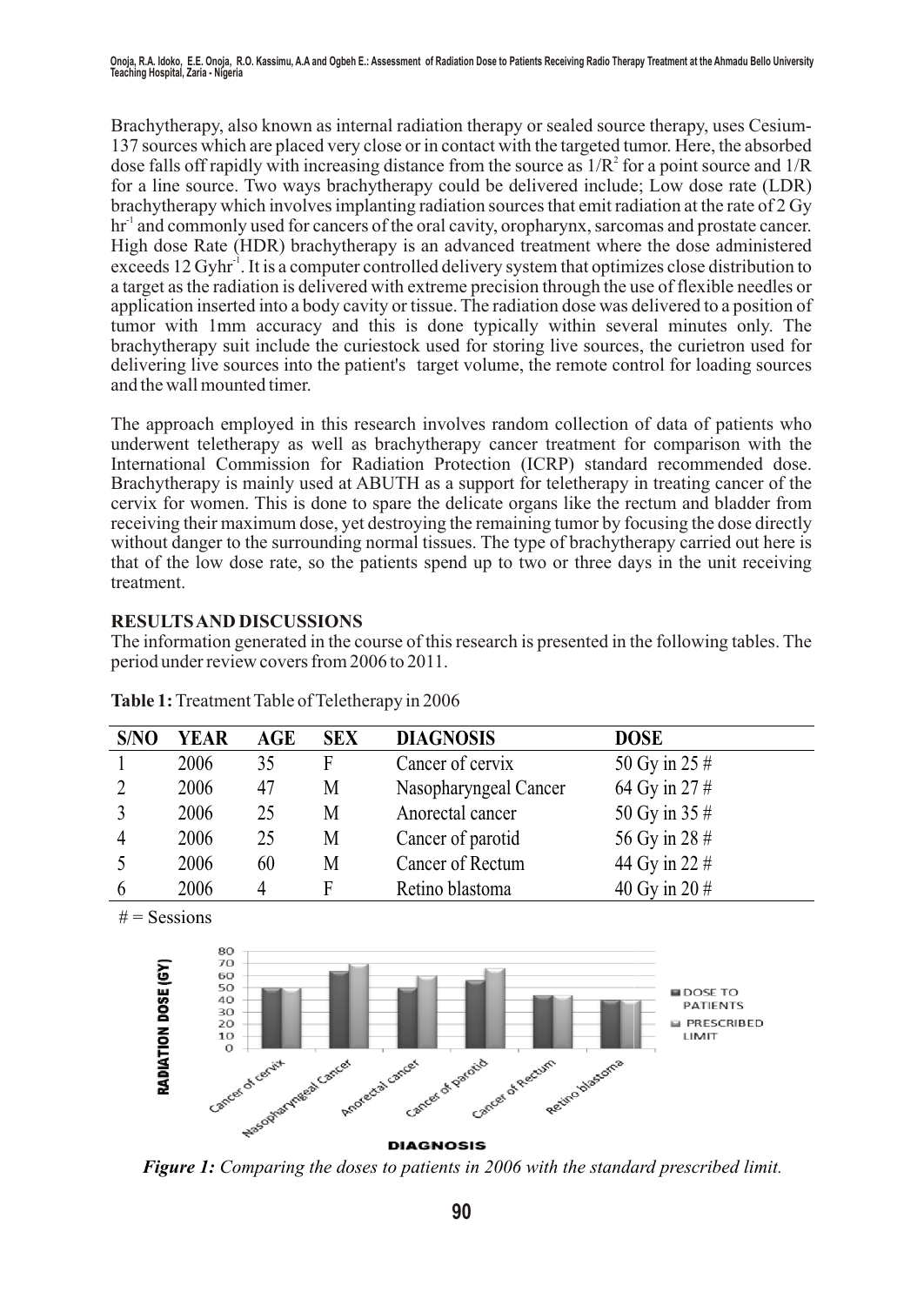The chart of figure 1 shows that Retino blastoma and Cancer of the Rectum were treated with their exact prescribed doses in 2006. Anorectal Cancer and Cancer of the Parotid received doses that were within the prescribed range given in Table 7 while the Cancer of the Cervix was administered the maximum prescribed dose. However, the dose received by Nasopharyngeal Cancer was slightly lower than the prescribed range of doses.

| S/NO | <b>YEAR</b> | <b>AGE</b> | <b>SEX</b>   | <b>DIAGNOSIS</b>        | <b>DOSE</b>      |
|------|-------------|------------|--------------|-------------------------|------------------|
|      | 2007        | 15         | M            | <b>Maxillary Cancer</b> | 15 Gy in $15 \#$ |
|      | 2007        | 25         | $\mathsf{F}$ | <b>Anorectal Cancer</b> | 15 Gy in $5#$    |
|      | 2007        | 65         | F            | Oropharyngeal Cancer    | 66 Gy in 33 #    |
|      | 2007        | 22         | M            | Kaposi Sarcoma          | 25 Gy in $10#$   |
|      | 2007        | 65         | F            | Oropharynx              | 66 Gy in 33 #    |
| 6    | 2007        | 50         | F            | Cancer of Cervix        | 50 Gy in 25 #    |

**Table 2:** Treatment Table of Teletherapy in 2007

 $#$  = Sessions



*Figure 2: Comparing the doses to patients in 2007 with the standard prescribed limit.*

In comparison with the standard dose prescription of Table 7, Oropharyngeal Cancer, Kaposi Sarcoma Anorectal as well as Oropharynx were given the exact recommended doses. Cancer of the Cervix was treated with the maximum required dose, whereas the cases of Maxillary Cancer and the Anorectal Cancer received doses far less than the stated level.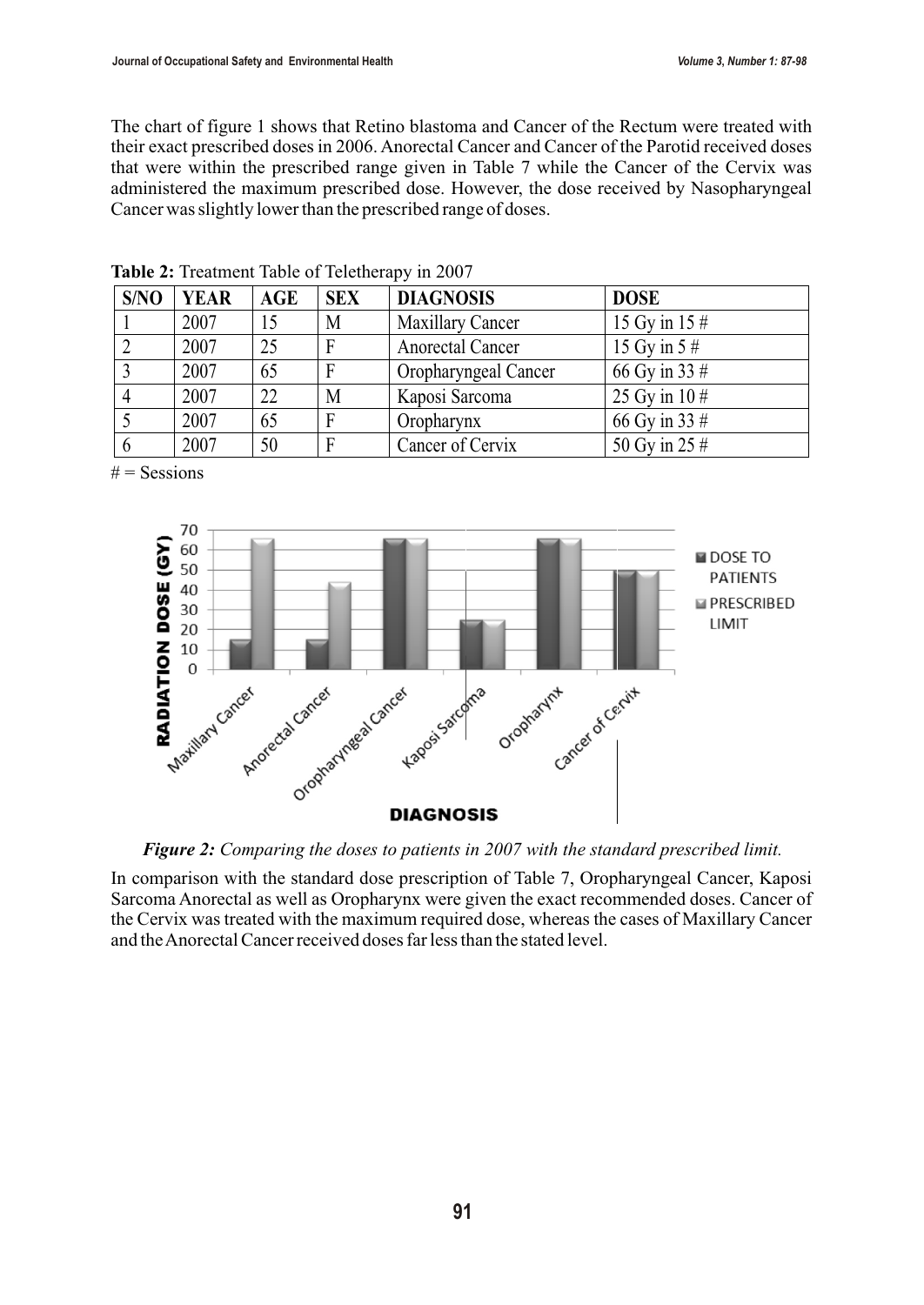|  |  |  |  | Onoja, R.A. Idoko, E.E. Onoja, R.O. Kassimu, A.A and Ogbeh E.: Assessment of Radiation Dose to Patients Receiving Radio Therapy Treatment at the Ahmadu Bello University<br>Teaching Hospital, Zaria - Nigeria |
|--|--|--|--|----------------------------------------------------------------------------------------------------------------------------------------------------------------------------------------------------------------|

| S/NO | <b>YEAR</b> | <b>AGE</b> | <b>SEX</b> | <b>DIAGNOSIS</b>             | <b>DOSE</b>       |
|------|-------------|------------|------------|------------------------------|-------------------|
|      | 2008        | 50         | F          | <b>Breast Cancer (Right)</b> | 50 Gy in 25 #     |
|      | 2008        | 54         | F          | <b>Breast Cancer (Left)</b>  | 50 Gy in 25 $#$   |
| 3    | 2008        | 50         | M          | Cancer of Bladder            | 45 Gy in 20 $#$   |
| 4    | 2008        | 39         | F          | Nasopharyngeal Cancer        | 66 Gy in 33 #     |
| 5    | 2008        | 65         | F          | Oropharyngeal Cancer         | 40 Gy in 20 $#$   |
| 6    | 2008        | 70         | M          | Metastatic Prostate Cancer   | 17.5 Gy in $5 \#$ |
|      | 2008        | 18         | M          | Cancer of Parotid            | 60 Gy in 30 $#$   |
| 8    | 2008        | 50         | M          | Cancer of Bladder            | 44 Gy in 22 #     |
| 9    | 2008        | 47         | M          | Neuroblastoma                | 40 Gy in 20 $#$   |
| 10   | 2008        | 70         | F          | Cancer of Cervix $(IV^A)$    | 15 Gy in $5 \#$   |
| 11   | 2008        | 51         | M          | Cancer of Breast             | 50 Gy in 25 #     |
| 12   | 2008        | 41         | M          | Cancer of Anus               | 15 Gy in $5 \#$   |
| 13   | 2008        | 50         | F          | Cancer of Rectum             | 45 Gy in 20 $#$   |

 $#$  = Sessions



*Figure 3: Comparing the doses to patients in 2008 with the standard prescribed limit.*

In year 2008, Cancer of the Bladder (in row 3 of Table 3) as well as Cancer of the Rectum (of the last row in Table 3) got doses that were slightly higher than the prescribed level by 1 Gy. All the cases of Breast Cancers and the second Cancer of the Bladder received the exact prescribed doses while treatment dose for cancer of the Parotid was within the normal range. Nasopharyngeal Cancer received the minimum required dose while the case of Neuroblastoma got the maximum dose. However, Oropharyngeal Cancer, Cancer of the Cervix as well as Cancer of the Anus were treated with doses much less than the prescribed range due to the peculiarity of the patient's condition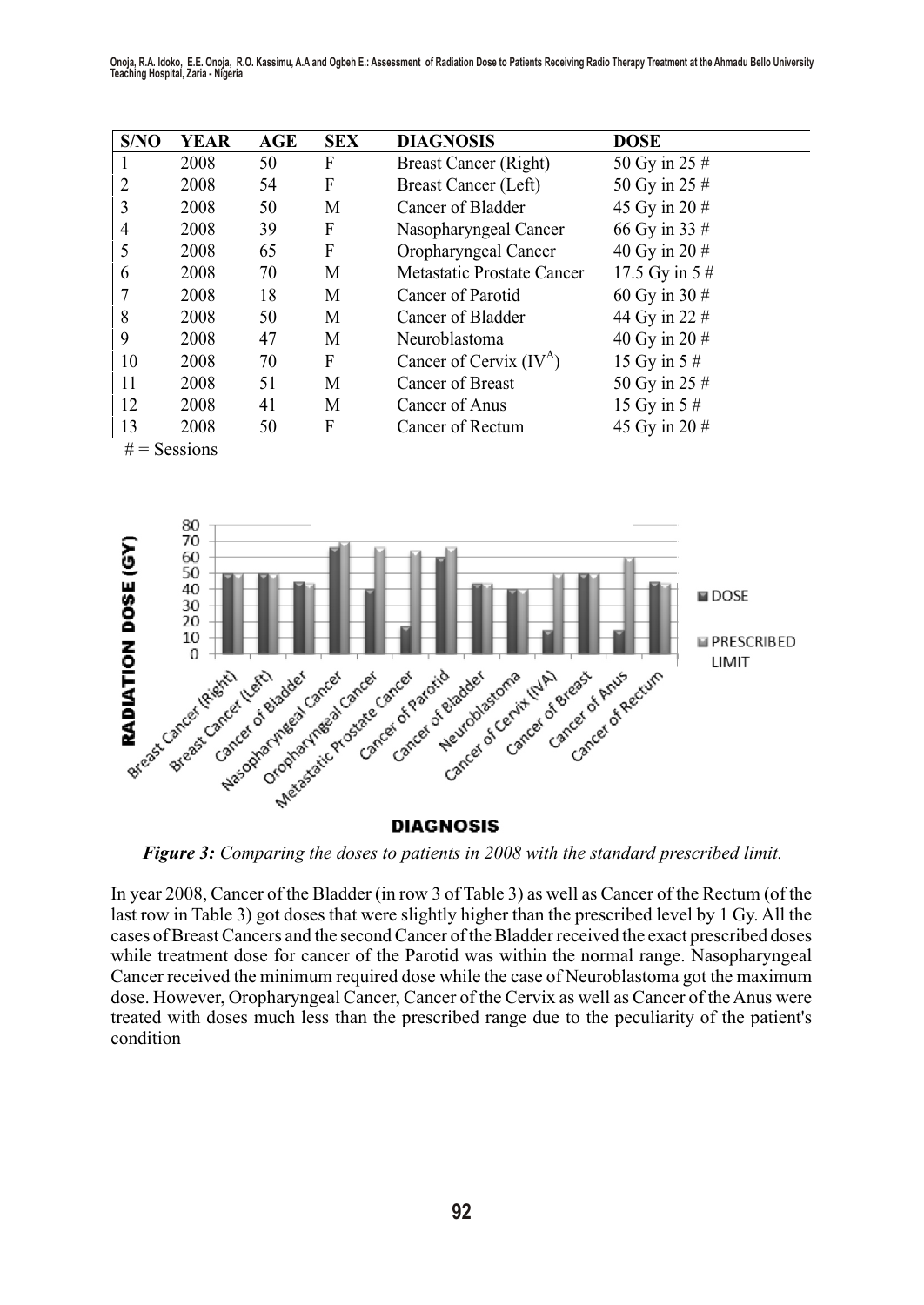| S/NO           | <b>YEAR</b> | <b>AGE</b> | <b>SEX</b> | <b>DIAGNOSIS</b>              | <b>DOSE</b>     |
|----------------|-------------|------------|------------|-------------------------------|-----------------|
|                | 2009        | 24         | F          | Nasopharyngeal Cancer         | 50 Gy in 25 $#$ |
| 2              | 2009        | 38         | M          | Kaposi Sarcoma                | 40 Gy in 20 $#$ |
| $\overline{3}$ | 2009        | 38         | M          | <b>Cancer of Prostate</b>     | 15 Gy in $5#$   |
| $\overline{4}$ | 2009        | 30         | M          | <b>Maxillary Tumor</b>        | 30 Gy in 30 #   |
| 5              | 2009        | 30         | M          | Renal Tumor                   | 20 Gy in $5 \#$ |
| 6              | 2009        | 30         | М          | Kaposi Sarcoma                | 15 Gy in $5#$   |
|                | 2009        | 35         | F          | <b>Advanced Breast Cancer</b> | 30 Gy in 10 #   |
| 8              | 2009        | 57         | F          | <b>Endometrial Cancer</b>     | 47 Gy in 21 $#$ |

**Table 4:** Treatment Table of Teletherapy in 2009



*Figure 4: Comparing the doses to patients in 2009 with the standard prescribed limit.*

Figure 4 shows that the first Kaposi Sarcoma of 2009 was treated with 40 Gy instead of the recommended dose of 25 Gy due to the severity of the condition and other factors considered. Nasopharyngeal Cancer and the second case of Kaposi Sarcoma were each treated dose values that were less than the maximum range while Cancer of the Prostate, Maxillary Tumor as well as the advanced Breast Cancer were given much less radiation doses.

| S/NO     | <b>YEAR</b> | AGE | <b>SEX</b> | <b>DIAGNOSIS</b>            | <b>DOSE</b>     |
|----------|-------------|-----|------------|-----------------------------|-----------------|
|          | 2010        | 40  | F          | Cancer of Cervix            | 50 Gy in 25 $#$ |
|          | 2010        | 40  | F          | Metastatic Cancer of Cervix | 40 Gy in 20 $#$ |
|          | 2010        | 62  | F          | <b>Breast Cancer</b>        | 15 Gy in $5 \#$ |
| $\Delta$ | 2010        | 30  | M          | Cancer of Bladder           | 30 Gy in 30 $#$ |
|          | 2010        | 32  | M          | Advanced Cancer of Bladder  | 20 Gy in $5 \#$ |

**Table 5:** Treatment Table of Teletherapy in 2010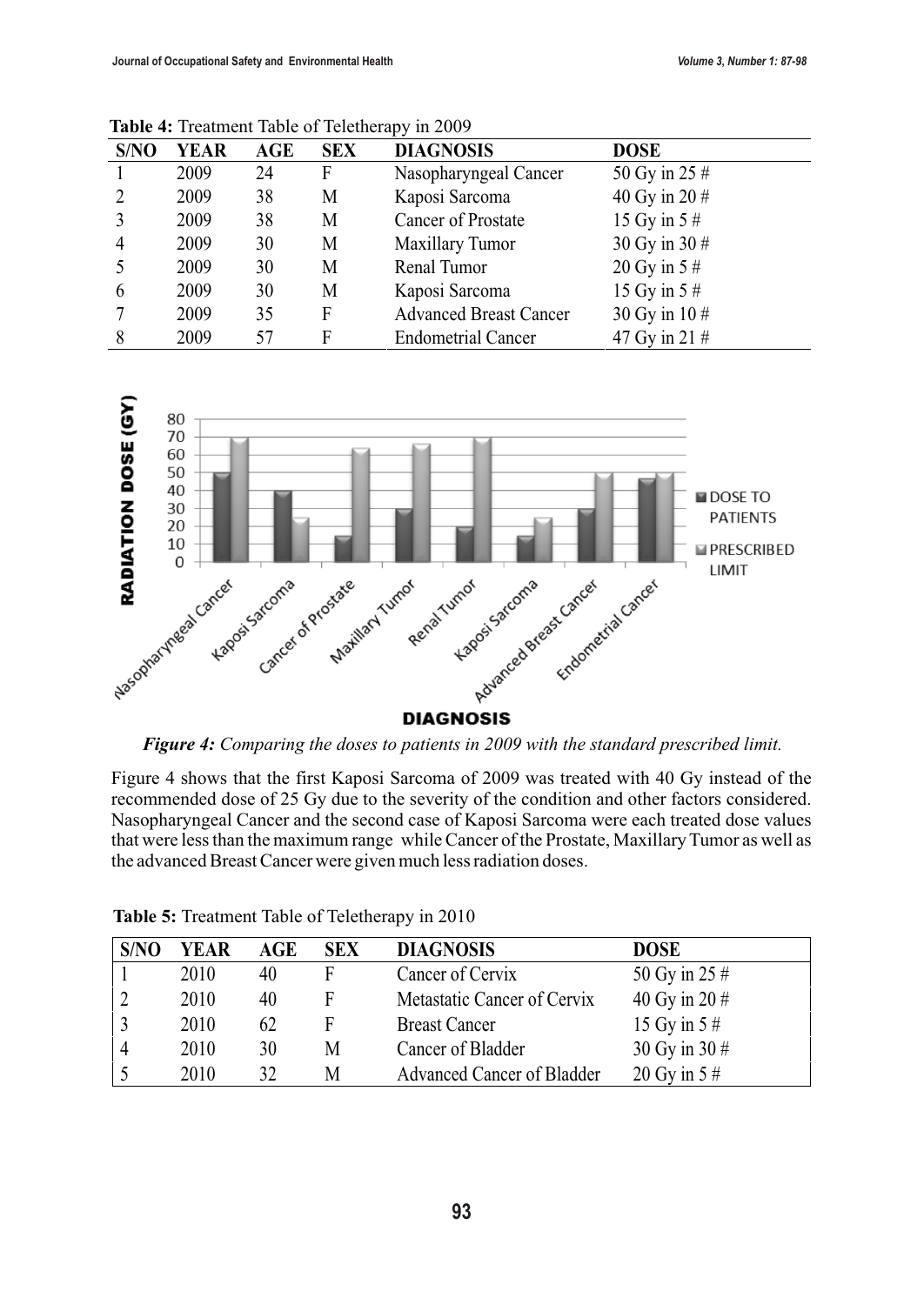Onoja, R.A. Idoko, E.E. Onoja, R.O. Kassimu, A.A and Ogbeh E.: Assessment of Radiation Dose to Patients Receiving Radio Therapy Treatment at the Ahmadu Bello University<br>Teaching Hospital, Zaria - Nigeria



*Figure 5: Comparing the doses to patients in 2010 with the standard prescribed limit.*

In 2010, Breast Cancer and both Cancers of the bladder were treated with much less radiation doses than expected. The Metastatic Cancer of the Cervix received the minimum required dose while the first Cancer of the cervix got the maximum recommended dose. **Table 6:** Treatment Table of Teletherapy in 2011

| S/NO | <b>YEAR</b> | AGE | <b>SEX</b> | <b>DIAGNOSIS</b>                     | <b>DOSE</b>     |
|------|-------------|-----|------------|--------------------------------------|-----------------|
|      | 2011        | 50  | F          | Cancer of Cervix (III <sup>A</sup> ) | 50 Gy in 25 $#$ |
|      | 2011        | 45  | F          | Cancer of Cervix $(I^B)$             | 50 Gy in 25 #   |
|      | 2011        | 35  | F          | Cancer of Cervix                     | 15 Gy in $5#$   |
| 4    | 2011        | 37  | M          | <b>Rectal Cancer</b>                 | 25 Gy in $10#$  |
|      | 2011        | 45  | M          | <b>Maxillary Sarcoma</b>             | 60 Gy in 30 $#$ |
| 6    | 2011        | 35  | F          | Cancer of Larynx                     | 50 Gy in 25 #   |
|      | 2011        | 40  | F          | Oropharyngeal Cancer                 | 50 Gy in 25 #   |
| 8    | 2011        | 30  | M          | Cancer of Larynx                     | 50 Gy in 25 #   |
| 9    | 2011        | 50  | F          | Cancer of Breast (Left)              | 50 Gy in 25 #   |
| 10   | 2011        | 40  | F          | Cancer of Breast (Right)             | 50 Gy in 25 #   |
| 11   | 2011        | 47  | F          | <b>Recurrent Breast Cancer</b>       | 40 Gy in 20 $#$ |
| 12   | 2011        | 40  | M          | Rhabdomyosarcoma                     | 45 Gy in 25 #   |



*Figure 6: Comparing the doses to patients in 2011 with the standard prescribed limit.*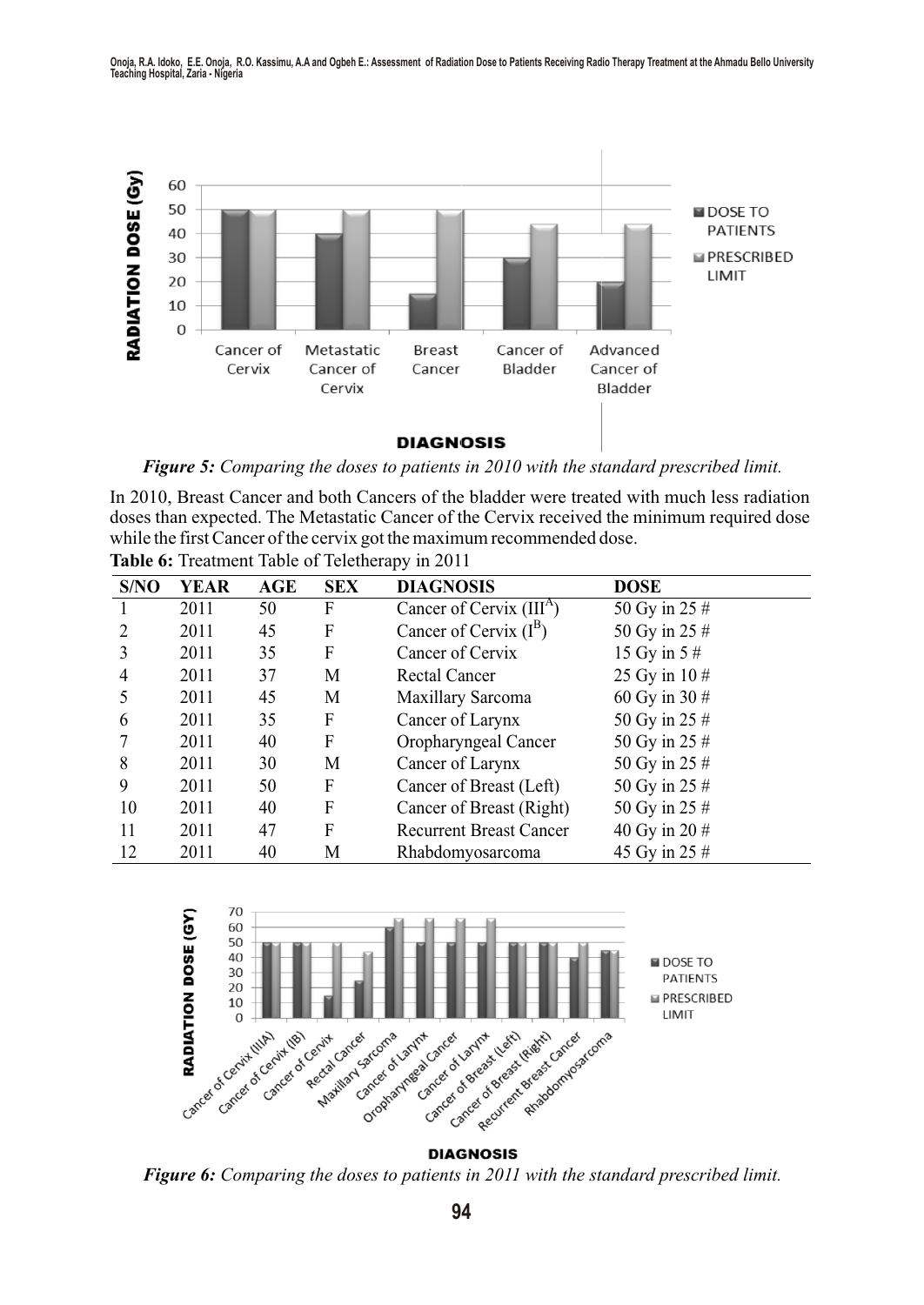Figure 6 reveals that Rhabdomyosarcoma and both cancers of the Breast were administered their exact needed doses and the first two Cancers of the Cervix got the maximum treatment doses, Maxillary Sarcoma was treated that year with doses within the prescribed range while the third Cancer of the Cervix, Rectal Cancer, Oropharyngeal Cancer and the recurrent Cancer each got less radiation doses than their specified limits.

The period under review in this research is a span of 6 years. A total number of 50 patients who were previously administered teletherapy were randomly selected; notable among them were 8 diagnosed of cancer of the cervix while another 8 had breast cancer. The ages of those patients ranged from 4 to 70 years, 26 of them were females while the remaining 24 were males. The column charts of figures 1 to 6 compares the administered dose to patients in this hospital with the universal standard prescribed dose range for teletherapy. Comparing our data in the treatment tables with the standard prescribed dose of Table 7, it was noted that about 13 of the various cases have just a single recommended treatment dose value while the rest have a rage of tolerable values. The standard Universal dose specified in Dobbs *et al*. (1999) is given in table 7.

| S/No           | <b>CANCERS</b>               | <b>DOSE PRESCRIPTION</b>             |
|----------------|------------------------------|--------------------------------------|
| $\mathbf{1}$   | Cancer of Cervix             | 40 50 Gy in 20 25 #                  |
| $\overline{2}$ | <b>Cancer of Breast</b>      | 50 Gy in 25#                         |
| 3              | Nasopharyngeal Cancer        | 66-70 Gy in 33-35 #                  |
| $\overline{4}$ | Oropharynx                   | 66 Gy in 33 #                        |
| 5              | <b>Maxillary Antrun</b>      | 55-66 Gy in 20-33 #                  |
| 6              | Retino Blastoma              | 40 Gy in 20 #                        |
| 7              | Rhabdomyosarcoma             | 45 Gy in 25 #                        |
| 8              | Carcinoma                    | 50-60 Gy in 20-30#                   |
| 9              | Melanoma                     | 70 Gy in 25 35 #<br>$\boldsymbol{0}$ |
| 10             | Poratid                      | 55-66 Gy in 27-33#                   |
| 11             | Pancreas                     | 45 60 Gy in 20 30#                   |
| 12             | Prostate                     | 64 Gy in 32 #                        |
| 13             | Rectum                       | 44 Gy in 22 #                        |
| 14             | <b>Bladder</b>               | 44 Gy in 22 #                        |
| 15             | Rectis                       | 30 Gy in 15 #                        |
| 16             | Penis                        | 60 Gy in 30 #                        |
| 17             | Pelvis                       | 44 Gy in 22 #                        |
| 18             | Ovary                        | 25 Gy in 20 #                        |
| 19             | Vagina                       | 40-45 Gy in 20 #                     |
| 20             |                              | 35-40 Gy in 20 #                     |
| 21             | Bone and Soft tissue Sarcoma | 50 60 Gy in 27 33 #                  |
| 22             | Corpus Uteri                 | 40-50 Gy in 20-25#                   |
| 23             | <b>Testis</b>                | 35 45 Gy in 15 20 #                  |
| 24             | Kaposi Sarcoma               | 25 Gy in 10 #                        |
| 25             | Oral Cavity                  | 40-66 Gy in 20-33 #                  |
| 26             | Anus                         | 40-60 Gy in 20-30 #                  |
| 27             | Cervix Uteri                 | 40-50 Gy in 20-25#                   |
| 28             | Neuroblastoma                | 35-40 Gy in 20 #                     |

#### **Table 7: Standard Dose Prescription for Cancers**

 $#$  = Sessions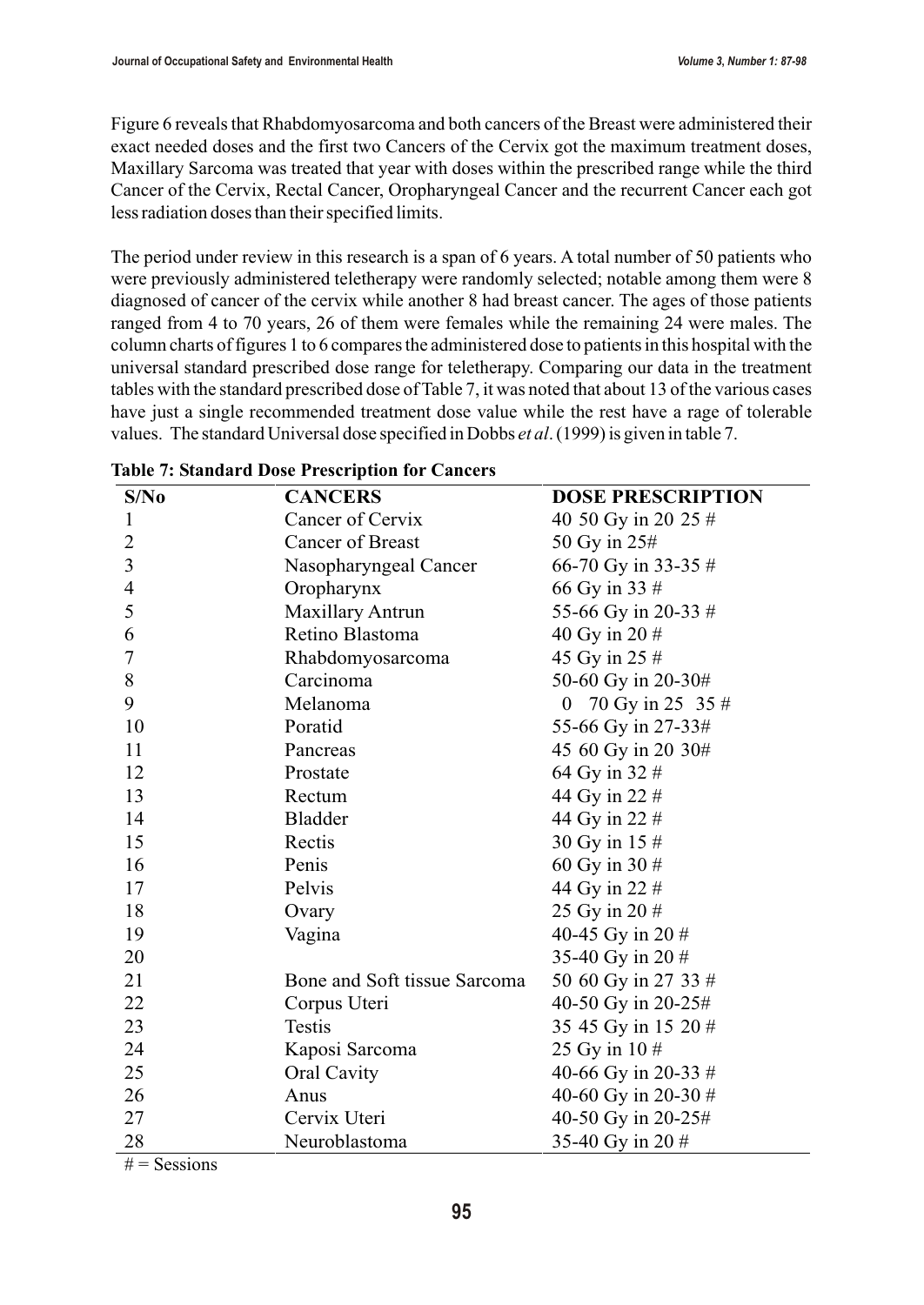From the results, it can be observed that of the 50 cases analysed, 5 of them were given precisely the maximum tolerable doses for their treatment while 3 patients were administered just the minimum prescribed doses, with dosed to 6 patients in-between these limits. Furthermore, 21 patients received doses bellow the prescribed range due to the peculiarity of their conditions while only 3 patients, representing 6% of the total number, received dosed slightly higher than the recommended level; a case of cancer of the bladder and another cancer of the rectum, both in 2008, were administered with 45 Gy each instead of the recommended 44Gy, and another case of Kaposi Sarcoma in 2009 was treated with 40Gy instead of the specified 25G y. The remaining cases amounting to 94% were treated with the standard dose range.

| S/NO           | <b>YEAR</b> | <b>DIAGNOSIS</b> | <b>DOSE</b>       |
|----------------|-------------|------------------|-------------------|
| $\mathbf{1}$   | 2006        | Cancer of Cervix | $20 \text{ Gy}$   |
| $\overline{2}$ | 2006        | Cancer of Cervix | $20 \text{ Gy}$   |
| 3              | 2006        | Cancer of Cervix | $20 \text{ Gy}$   |
| 4              | 2006        | Cancer of Cervix | $20 \text{ Gy}$   |
| 5              | 2007        | Cancer of Cervix | $20 \text{ Gy}$   |
| 6              | 2007        | Cancer of Cervix | $20 \text{ Gy}$   |
| 7              | 2007        | Cancer of Cervix | $20 \text{ Gy}$   |
| 8              | 2007        | Cancer of Cervix | $20 \text{ Gy}$   |
| 9              | 2007        | Cancer of Cervix | $22\ \mathrm{Gy}$ |
| 10             | 2008        | Cancer of Cervix | $20 \text{ Gy}$   |
| 11             | 2008        | Cancer of Cervix | 20 Gy             |
| 12             | 2008        | Cancer of Cervix | $20 \text{ Gy}$   |
| 13             | 2009        | Cancer of Cervix | $22\,\mathrm{Gy}$ |
| 14             | 2009        | Cancer of Cervix | $12 \text{ Gy}$   |
| 15             | 2010        | Cancer of Cervix | 18 Gy             |
| 16             | 2010        | Cancer of Cervix | 25 Gy             |
| 17             | 2010        | Cancer of Cervix | $20 \text{ Gy}$   |
| 18             | 2010        | Cancer of Cervix | $20 \text{ Gy}$   |
| 19             | 2010        | Cancer of Cervix | $20 \text{ Gy}$   |
| 20             | 2010        | Cancer of Cervix | $20 \text{ Gy}$   |
| 21             | 2010        | Cancer of Cervix | $20 \text{ Gy}$   |
| 22             | 2010        | Cancer of Cervix | $20 \text{ Gy}$   |
| 23             | 2010        | Cancer of Cervix | $20 \text{ Gy}$   |
| 24             | 2011        | Cancer of Cervix | $20 \text{ Gy}$   |
| 25             | 2011        | Cancer of Cervix | $20 \text{ Gy}$   |
| 26             | 2011        | Cancer of Cervix | $20 \text{ Gy}$   |
| 27             | 2011        | Cancer of Cervix | $20 \text{ Gy}$   |
| 28             | 2011        | Cancer of Cervix | $20 \text{ Gy}$   |
| 29             | 2011        | Cancer of Cervix | $20 \text{ Gy}$   |
| 30             | 2011        | Cancer of Cervix | 18 <sub>dy</sub>  |

**Table 8:** Treatment with Brachytherapy Machine

Even though brachytherapy could be used to treat other types of cancers, it was used during the period under review mainly for treatment of cancer of the cervix and as a complement for dose giving by teletherapy treatment in this hospital; hence, it does not follow any rigid dose specification. The average brachytherapy treatment dose administered as seen in table 8 is 20 Gy which is moderate and very safe for the cervical environment, although three cases received radiation doses above as well as another three cases below this average level,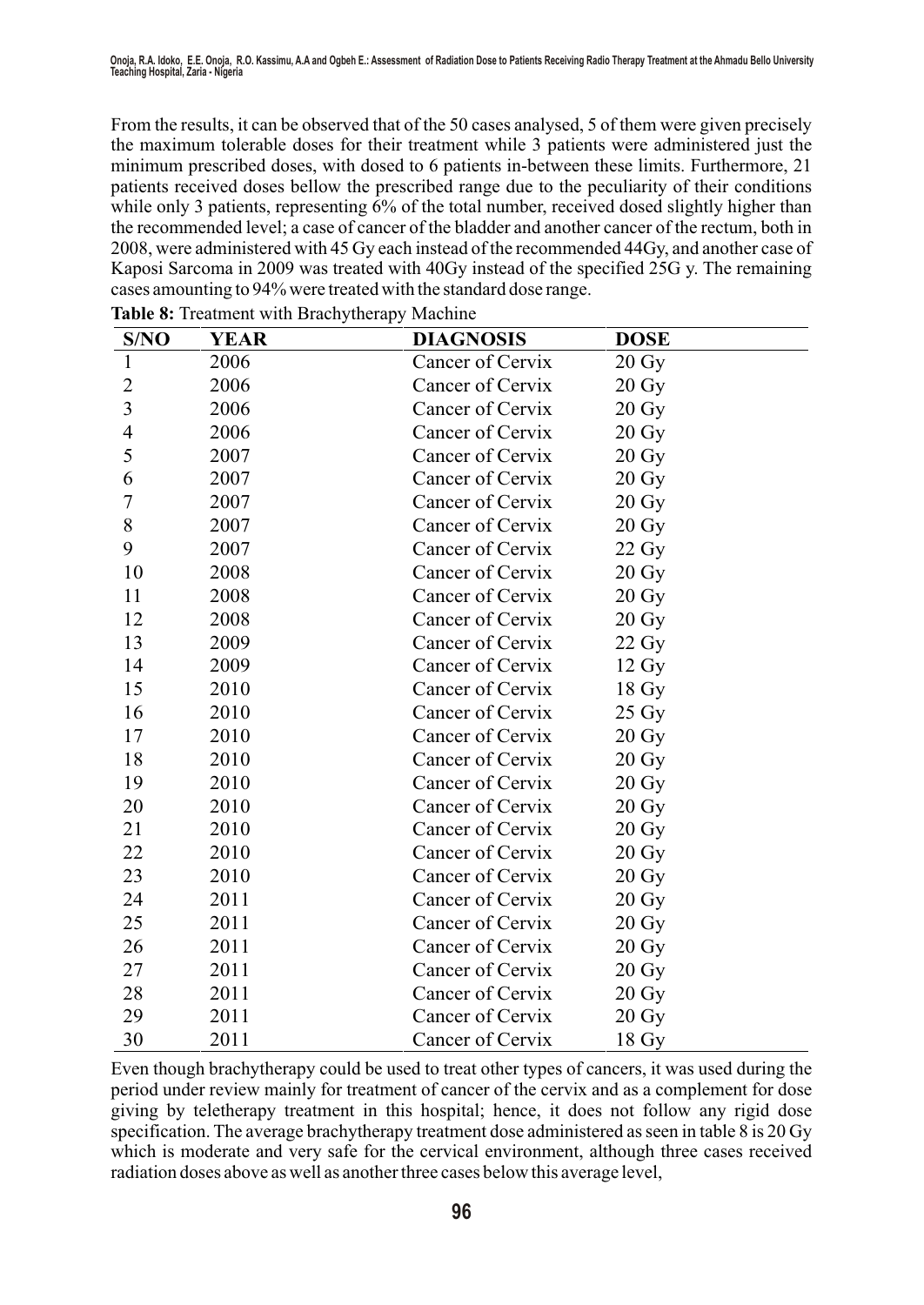These dose limits are absolute constraints and exceeding those values could have severe effects on the patients. The limits were set for each tumour, among other criteria, on the basis of the knowledge of the tolerance dose of the surrounding normal tissues, the resistivity of the tumour to radiation, as well as the location of the tumour. While under exposure brings about re-growth of the tumour, over exposure leads to radiation caused ailments that could manifest in the nearest future. The detriment to health is directly proportional to the effective dose equivalence resulting from the treatment and is called the risk factor. The risk in this case is the probability that a patient will incur any given radiation effects as a result of radiation exposure.

#### **CONCLUSION**

This research compared the radiation doses administered to patients at ABUTH in both teletherapy and brachytherapy procedures within the period spanning 2006 to 2011, with the standard doses prescribed by ICRP. The analysed data indicates a 96% adherence to the ICRP standard for teletherapy treatment and 100% compliance for all the brachytherapy carried out so far. These results imply that the radiotherapy procedures carried out in the radiology department of this hospital is safe, reliable and in compliance with notable world standards.

### **REFERENCES**

- American Cancer Society (2013). Cancer Facts & Figures 2013. Atlanta. P 2. Available At http://www.cancer.org/acs/groups/content/@epidemiologysurveilance/documents/ document/acspc-036845.pdf Retrieved 11<sup>th</sup> December, 2016.
- American Cancer Society (2015). A guide to Radiation Therapy. p 2. Available at http://www.cancer.org/acs/groups/cid/documents/webcontent/003028-pdf.pdf Retrieved  $17<sup>th</sup>$  November, 2016.
- American Cancer Society (2016). Global Cancer Facts & Figures. Available at http:// www.cancer.org/research/cancerfactsstatistics/global Retrieved 11<sup>th</sup> December, 2016.
- Baskar R., Lee K. A., Yeo R., and Yeoh K. W. (2012). Cancer Future Directions. *International Journal of Medical Sciences.* 9(3): 193 199.
- Breneman J. and Warnick R. (2003). Introduction to Radiation Therapy. p 4. Available at http://www.precisionradiotherapy.com/PE-introRad.pdf Retrieved 17th November, 2016.
- Cancer Council Australia (2012). Understanding Radiotherapy. p 5. Available at https:// www.cancersa.org.au/assets/images/pdfs/Understanding\_Radiotherapy.pdf Retrieved 17th November, 2016.
- Crosta P. (2015). Cancer: Facts, Causes, Symptoms and Research. Available at http:// www.medicalnewstoday.com/info/cancer-oncology Retrieved 24th November, 2016.
- Dobbs J., Barrett A., Ash D. and Morris S. L. (1999). Practical Radiotherapy Planning.  $3<sup>rd</sup>$ Edition. London. Taylor & Francis. p 400.
- Fuji H., Schneider U., Ishida Y., Konno M., Yamashita H., Kase Y., Murayama S., Onoe T., Ogawa H., Harada H., Asakura H. and Nishimura T. (2013). Assessment of Organ Dose Reduction and Secondary Cancer Risk Associated with the Use of Proton Beam Therapy and Intensity Modulated Radiation Therapy in Treatment of
- Neuroblastomas. *Radiation Oncology.* 8: 255. Available https://ro-journal.biomed central.com/articles/10.1186/1748-717X-8-255 Retrieved 16th November, 2016.
- MacGill M. (2016). Radiation Therapy (Radiotherapy) Uses, Side Effects. Available at http://www.medicalnewstoday.com/articles/158513.php Retrieved 17th November, 2016.